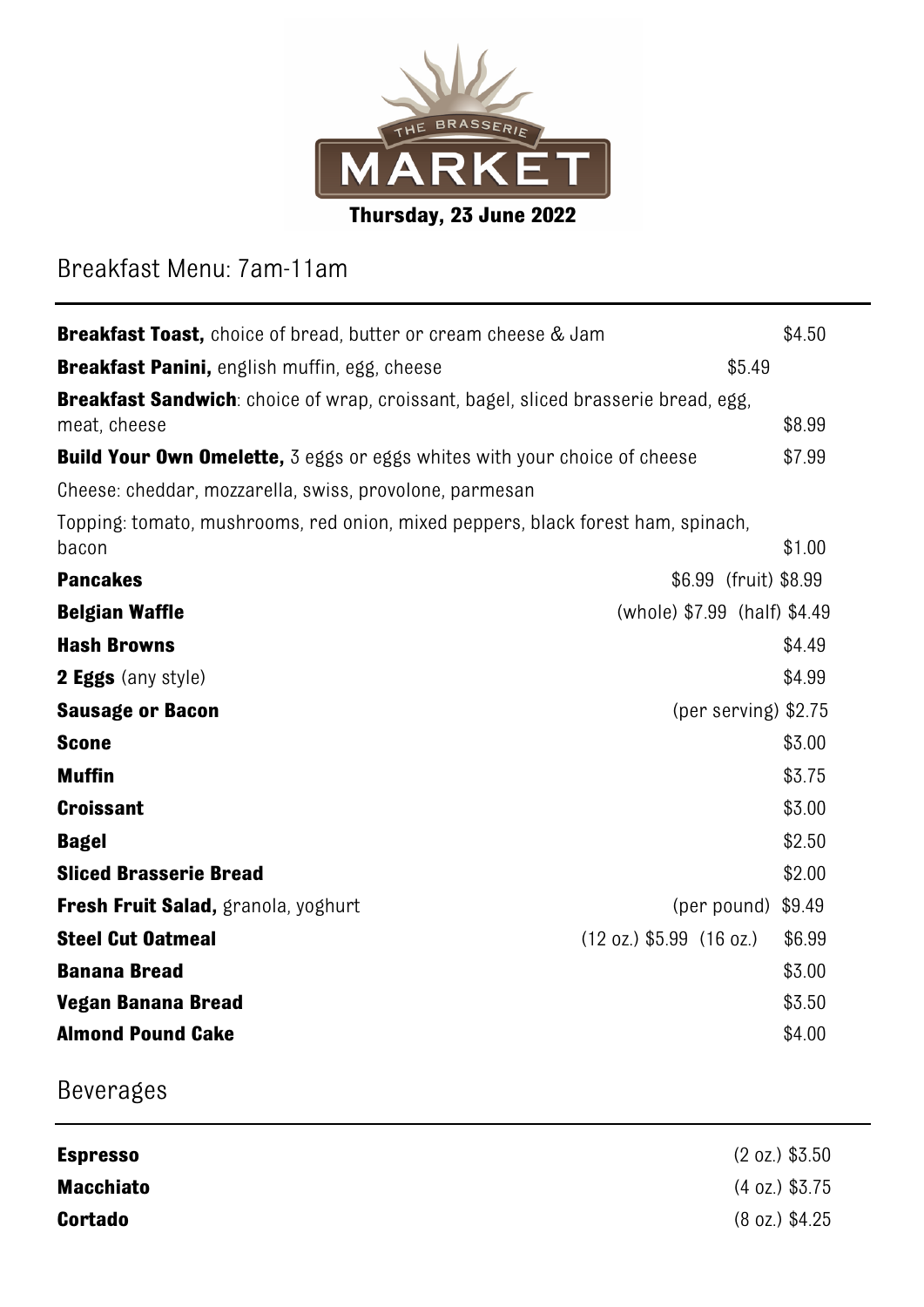| <b>Americano</b>                                                                                                     | (8 oz. or 12 oz.) \$3.50                            |  |  |
|----------------------------------------------------------------------------------------------------------------------|-----------------------------------------------------|--|--|
| <b>Cappuccino</b>                                                                                                    | $(8$ oz.) \$4.25 $(12$ oz.) \$4.75                  |  |  |
| Latte                                                                                                                | $(8$ oz.) \$4.25 $(12$ oz.) \$4.75                  |  |  |
| <b>Milo Mocha</b>                                                                                                    | $(8 \text{ oz.})$ \$4.50 $(12 \text{ oz.})$ \$5.00  |  |  |
| <b>Drip Coffee:</b> feature single origin                                                                            | $(12 \text{ oz.})$ \$2.50 $(16 \text{ oz.})$ \$3.00 |  |  |
| <b>Iced Latte</b>                                                                                                    | $(16 \text{ oz.})$ \$4.75                           |  |  |
| <b>Iced Americano</b>                                                                                                | $(16 \text{ oz.})$ \$4.00                           |  |  |
| <b>Coffee extras:</b> (2 oz. shot) \$1.75, almond milk \$0.50, soy milk \$0.50, coconut milk \$0.50, oat milk \$0.75 |                                                     |  |  |
| <b>Featured Organic Teas by DiviniTea</b>                                                                            | $(16 \text{ oz.})$ \$3.00                           |  |  |
| <b>Hot Chocolate</b>                                                                                                 | $(12 \text{ oz.})$ \$3.50                           |  |  |
| <b>Fresh Coconut Water</b>                                                                                           | $(12 \text{ oz.})$ \$4.50                           |  |  |
|                                                                                                                      |                                                     |  |  |

Lunch Menu: 11am - 5pm

**Soup of the Day:** caribbean red bean soup (dairy, gluten & nut free), chicken pepper pot (dairy free & gluten free), roasted chicken chili (dairy & gluten free)

(12 oz.) \$5.99 (16oz.) \$6.99

### **Build Your Own Salad**  $\frac{10}{99}$  S9.99/lb

Greens: romaine lettuce, mixed greens, spinach

Toppings: cucumbers, red onion, cherry tomatoes, red pepper, green pepper, green beans, carrot, chickpeas, red beets, grapes, green apple, roasted sweet potato, banana peppers, celery, radish, sun dried tomatoes, roasted pumpkin, 'coco bluff' coconut, hard-boiled eggs, black olives, shredded cabbage, marinated tofu, garlic croutons, bacon

Cheese: parmesan, shredded cheddar, shredded mozzarella, feta, goat's cheese, crumbled blue cheese

Dried Fruits & Nuts: cranberries, black raisins, walnuts, almonds, sunflower seeds, chia seeds, flax seeds, pumpkin seeds

Housemade Dressings: balsamic, honey dijon, red wine shallot, italian, coco lime, sweet & sour, caesar, ranch, balsamic vinegar, apple cider vinegar, olive oil

Add On: roasted chicken (4 oz.) \$4.99, brasserie catch \$14.99 (each.), avocado \$1.00

| <b>Burgers</b>                                                                                |         |  |
|-----------------------------------------------------------------------------------------------|---------|--|
| <b>CAB Sirloin</b>                                                                            | \$16.00 |  |
| <b>All-Natural Turkey</b>                                                                     | \$15.00 |  |
| <b>Housemade Veggie</b>                                                                       | \$13.00 |  |
| <b>Hand Cut Fries / Hand Cut Sweet Potato Fries</b>                                           | \$5.00  |  |
| <b>Sandwiches &amp; Wraps:</b> choose from freshly baked breads, cheese, house made spreads & |         |  |

garden vegetables

**Veggie**  $$8.99$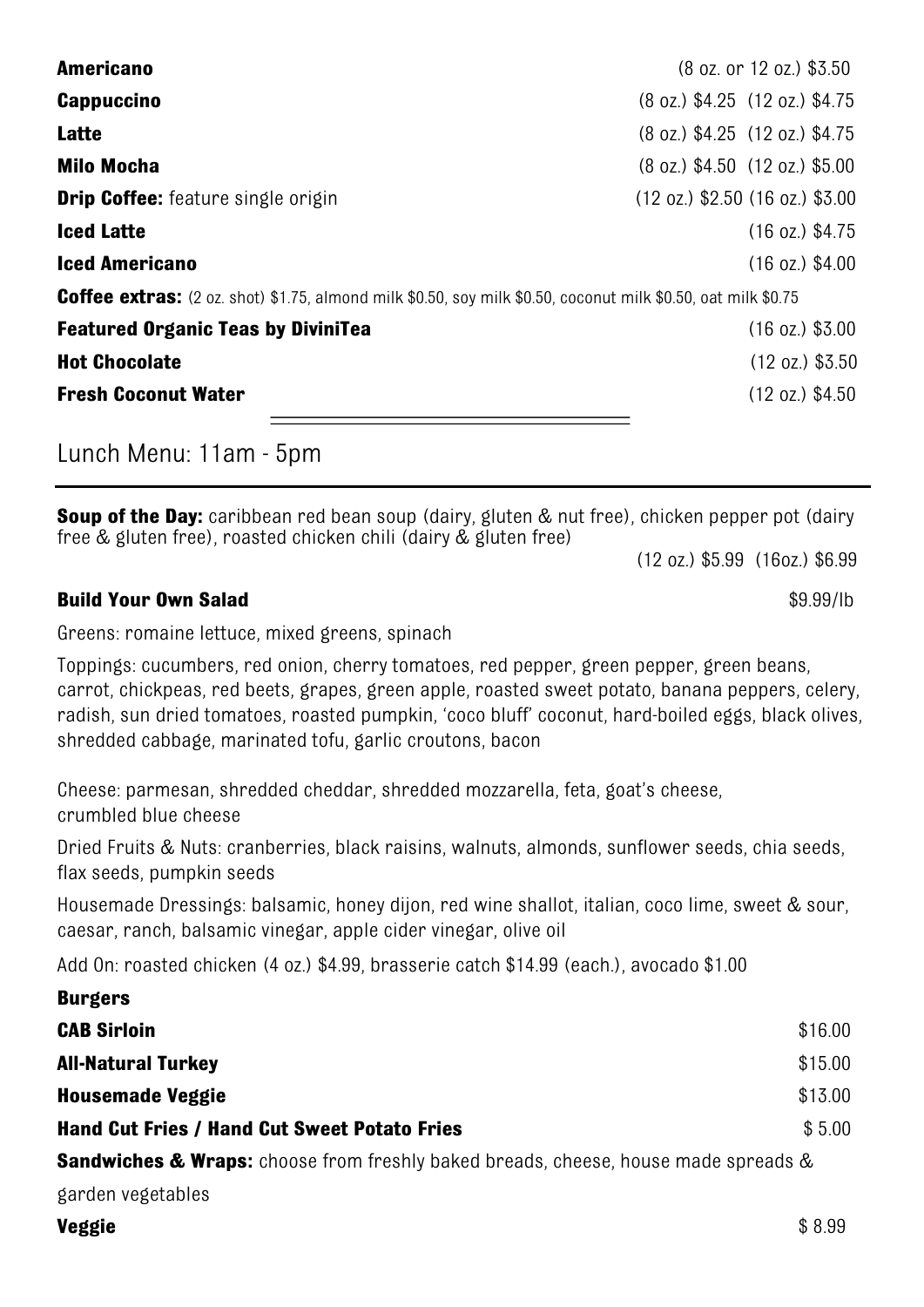| <b>BLT, Tuna Salad</b>                                   | \$9.49  |
|----------------------------------------------------------|---------|
| Roasted Chicken, Roasted Turkey Breast, Black Forest Ham | \$10.49 |
| Genoa Salami                                             | \$10.99 |
| Genoa Salami, Roast Beef, Prosciutto                     | \$11.99 |
| <b>Brasserie Catch of the Day</b>                        | \$14.99 |
| <b>Extras:</b> meat \$3.50, cheese \$2.00, bacon \$2.50  |         |

**Breads & Wraps:** white baguette, whole wheat baguette, ciabatta, brioche bun, plain wrap, whole wheat wrap, spinach wrap, tomato wrap

**Toppings:** smoked onions, housemade pickles, roasted red peppers, jalapeños, banana peppers, boston lettuce, arugula, spinach, tomato, red onion

**Cheese:** swiss, cheddar, provolone, fresh mozzarella

**Spreads:** lemon aioli, spicy aioli, garden basil pesto, garden herb chimichurri, chipotle bbq, brasserie hot sauce

**Panini of the Day:** beef salsa roja, feta cheese, sauteed peppers, grilled tomato, red onion, jalapeno, lettuce, avocado aioli, tomato wrap \$12.49

**Daily Hot Lunch**: roasted triggerfish w/ local mango & bilimbi chutney (\$15.99/lb.) (dairy & nut free), beef rogan josh @ \$22.99/lb. (dairy & nut free), chicken tandoori (\$11.49) yellow lentil pulao (vegetarian), grilled cauliflower (vegetarian & nut free), charred zucchini (vegan & nut free), fried plantain (vegan), sautéed greens vegetarian & gluten free)

\$10.49/lb

#### **Brasserie Catch Blackfin Tuna Poke Bowl**

japanese rice, avocado, java apple kimchi, cucumber, garden radish, edamame, spicy soy, wakame, toasted sesame seeds

### Pastries & Baked Goods

| <b>Brownies:</b>                                                                         | regular - \$4.00 | gluten free, vegan - \$4.75 |        |  |
|------------------------------------------------------------------------------------------|------------------|-----------------------------|--------|--|
| <b>House made Cookies:</b> chocolate chip, oatmeal raisin, coconut cranberry,            |                  |                             |        |  |
| peanut butter                                                                            |                  |                             | \$3.50 |  |
| <b>Cupcakes:</b> carrot cake, red velvet, chocolate cheesecake, chocolate vegan, coconut |                  |                             | \$4.50 |  |
| Local Mago Cupcake (nut free)                                                            |                  |                             | \$4.75 |  |
| <b>Carrot Cake</b>                                                                       |                  |                             | \$6.75 |  |
| Local Mango, caramelized banana tres leches cake (nut free)                              |                  |                             | \$6.25 |  |
| Keto Custard and mixed berries tart (gluten free)                                        |                  |                             | \$6.25 |  |
| <b>Pride Month Chocolate Truffles</b>                                                    |                  |                             | \$5.50 |  |
| Garden Surinam Cherry & Strawberry Cheesecake Parfait (nut free)                         |                  |                             | \$6.50 |  |
| Nanaimo Bar                                                                              |                  |                             | \$5.00 |  |
| <b>Banana Bread</b>                                                                      |                  |                             | \$3.00 |  |
| Vegan Banana Bread                                                                       |                  |                             | \$3.50 |  |
| <b>Almond Pound Cake</b>                                                                 |                  |                             | \$4.00 |  |